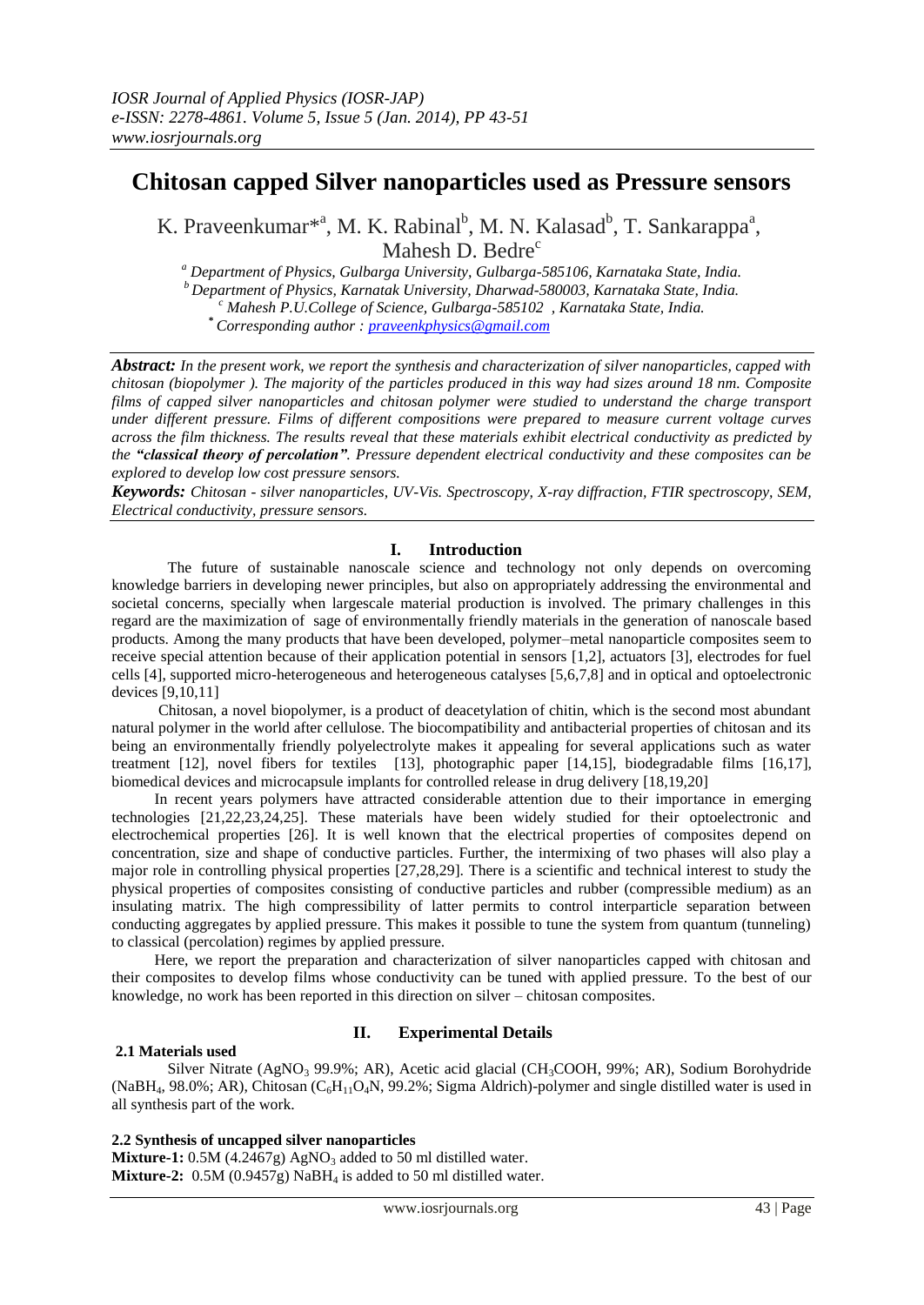Mixture -2 added drop wise to Mixture-1 by maintaining constant time interval so that the particles obtained can be of uniform sized one. Thus the uncapped silver nanoparticles are prepared. These nanoparticles are extracted by repeated filtering and washing with distilled water. The powder is allowed to drying. The collected powder of nanoparticles was 2.6959g which is of high yield. Finally the dried nanoparticles are grinded firmly and subjected to different methods of characterization.

#### **2.3 Synthesis of Silver nanoparticles capped with chitosan**

**Mixture-1:** 0.05M Chitosan ( $C_6H_{11}O_4N$ ) added to 50ml distilled water taken in a clean beaker, 1M acetic acid (CH3COOH) added to it (Chitosan polymer dissolves in acetic acid). Name given to this mixture as Po**lymeric Solution** (PS). 0.5M silver nitrate  $(AgNO<sub>3</sub>)$  is added to PS and kept in ultrasonic bath for 10 min to attain homogeneity.

**Mixture-2:** 0.5M sodium borohydride (NaBH<sub>4</sub>) added to 50ml distilled water in a clean beaker.

 Mixture-2 added to Mixture-1 with constant stirring by maintaining constant time interval so that nanoparticles produced can be of uniform in size. In this case the solution slowly turned in to a brown color indicating the formation of silver nanoparticles. Further continuous adding solution turned in to dark green color indicating the nanoparticles formed are capped with chitosan. Hence silver nanoparticles capped with chitosan are prepared.

 Nanoparticles were extracted by repeated washing with distilled water and are allowed to drying in petry-dish under table lamp. Since chitosan acts as capping agent the nanoparticles obtained are very smaller in size. The collected powder was 2.3616g and here the yield is 87.6717 wt. % which is reasonably high. The dried particles are grinded firmly and subjected to different characterizations.

Fig.1 shows photographic image of prepared silver nanoparticles in which the white coloured sample (left of Fig.1) contains uncapped silver nanoparticles. Another sample consists of silver nanoparticles capped with chitosan (right of Fig.1), in a common view it appears as black colour but its actual colour is dark greenish because of these silver nanoparticles capped with environmentally friendly green chitosan molecules.



**Fig.1: Photographs of prepared uncapped and capped silver nanoparticles under room light.**

#### **2.4 Preparation of composite films**

Here, we report the preparation of films and electrical characterization of composites whose conductivity can be tuned with applied pressure.

Here in this work the combination of different weight percentage of Chitosan polymer and silver nanoparticles are taken (both capped and uncapped are taken separately) and made a composite film. To make composite film a known weigh percentage of chitosan polymer taken in test-tube containing 1.5ml distilled water. After the mixture becomes homogeneous condition, a known weight percentage of silver nanoparticles are added (capped and uncapped separately) to the mixture. Each mixture is homogenized using ultrasonic bath.

 After the mixture becomes homogeneous, the mixture was grinded firmly till it become a paste. The paste was then transferred on glass-plate without spreading much to get thick film. It was allowed to dry for two days under table lamp. After drying the chitosan polymer acts as insulating matrix in the film. This is how the films of different compositions were made. During grinding it is found that the capped silver nanoparticles mixed well with chitosan, where as uncapped silver nanoparticles agglomerate together ( in case of higher wt.%) and do not get mixed with chitosan properly. As a result limited compositions were prepared with uncapped particles.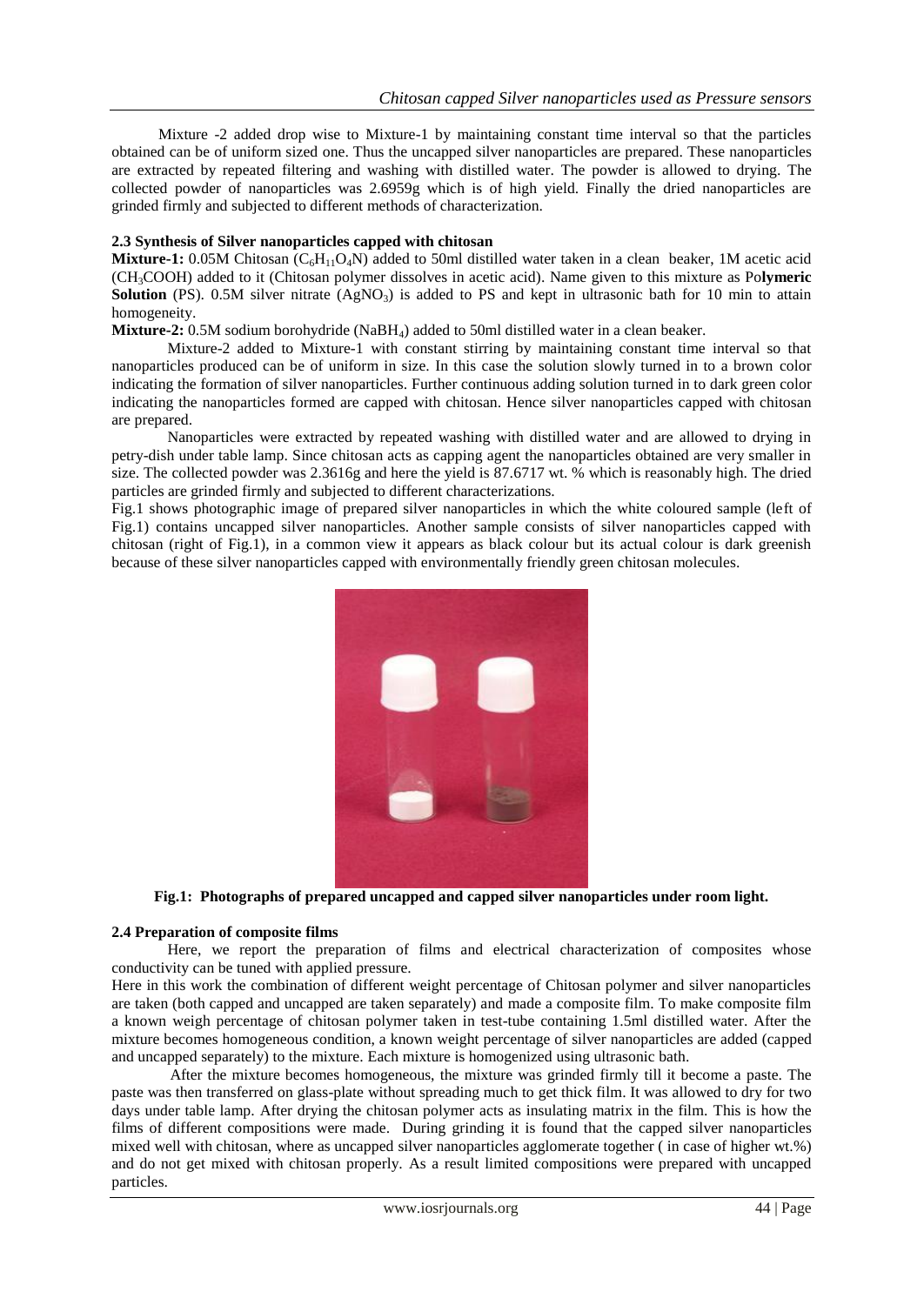### **2.5 Characterization**

 Freshly prepared solutions of both uncapped and capped silver nanoparticles were subjected to optical absorption measurements using HITACHI U-2800 UV-VIS spectrophotometer. For the confirmation of crystallographic phase of both uncapped and capped nanoparticles, X-ray diffraction was carried out using PHILIPS PW-1710 X-ray diffractometer To understand the surface morphology, powdered samples were subjected to SEM measurements using JEOL-JSM-6360 scanning electron microscope. Fourier transfer infrared (FTIR) spectroscopy measurements were done with NICOLET 5700 FTIR spectrometer under the transmission mode by loading nanoparticles in KBr pellets.

### **2.6 Electrical conductivity measurements**

A simple set-up was designed and fabricated to measure electrical conductivity of films under applied pressure as shown in Fig.2.



**Fig.2: Experimental setup to study charge transport in composite films. [ (1) Weight (2) Weight Holder (3) Upper Cu disc (UCD) (4) Composite film (5) Lower Cu plate (LCP) (6) Glass-plate**

# **(7) Supporting stand ]**

 Different weights were put on the upper plate which was later converted to actual pressure. The film was placed between the upper and lower copper plates of the measurement setup. Average thickness of films was measured using Peacock dial gauge G Type (Ozaki, Japan), in terms of micrometer.

 It consists of weights (used to apply the pressure), weight holder, Upper copper disc (UCD), Lower copper plate (LCP), the glass-plate is placed on the stand as shown in figure, above which the Lower copper plate (LCP) is placed which is the platform for measuring sample. The cross sectional area of Upper copper disc (UCD) is  $86.93 \times 10^{-2}$  cm<sup>2</sup>. The composite film whose conductivity to be measured is placed in between UCD and LCP. The pressure is applied on UCD with the help of needle. The needle has the weight holder on its top to apply the pressure. The pressure is applied to the required amount by varying the weights from 0kg to 2kg. For each pressure the Current – Voltage characteristics are measured across the composite films later the voltage is converted to electric field to compare different compositions.

 The voltage is measured using KEITHLEY 617 programmable electrometer and current is measured by using KEITHLEY 197A autoranging microvoltmeter. A regulated power supply of range (0 to 30V) is used to apply the voltage. The series resister of resistance  $199\Omega$  is used to limit the current (< 15mA) through the film.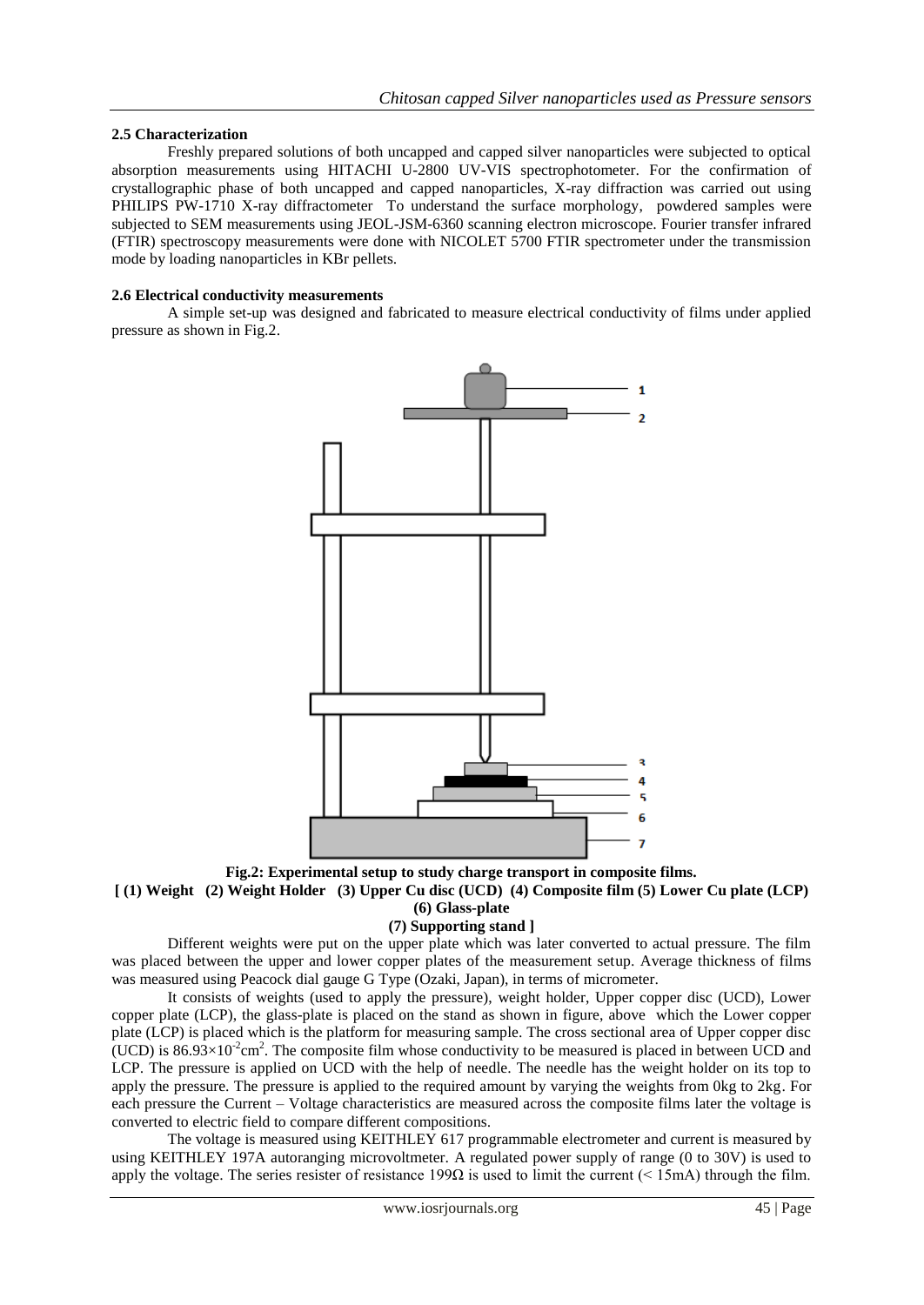The Halipot potentiometer of range 0 to  $50k\Omega$  is used to vary the current in the circuit. For convenient, the top of the film is made positive with respect to bottom of the film for forward bias. The bottom tip of the weight holder is made to stand firmly on the top of the upper copper plate.

#### **III. Results and Discussion**

 The absorption spectra in the UV-visible region were recorded at room temperature. The UV-visible spectra of uncapped and capped silver nanoparticles shown in Fig.3, the spectra gives information about the suspension of silver nanoparticles in the solutions prepared.



**Fig.3 UV-visible spectra of uncapped and capped silver nanoparticles**

 Silver nanoparticles formed in the solution exhibiting an absorption peak around 300nm in case of uncapped silver nanoparticles and 303nm in case of capped silver nanoparticles this is the characteristic of surface plasmon resonance (SPR) [30]. This Phenomenon is observed at the interface between metal and dielectric medium due to the interaction of metal electrons with incident light provided the size of the metal particles is above the critical value [31]. Numerous theoretical models and experimental results are published in an effort to understand the effect of particle size on the surface Plasmon resonance peak in nanomaterials, still the subject is not clearly resolved [32,33,34,35]

 X-ray diffraction patterns were recorded for both uncapped and capped silver nanoparticles samples in the range  $2\theta = 10^{\circ}$  to  $90^{\circ}$  using Cuka ( $\lambda = 1.54056$  Å) radiation are shown in Fig.4.





 By the observation of X-Ray pattern and calculations it is clear that, both uncapped and capped silver nanoparticles are having FCC structure and the peaks corresponding to (111), (200), (220), (311) and (222)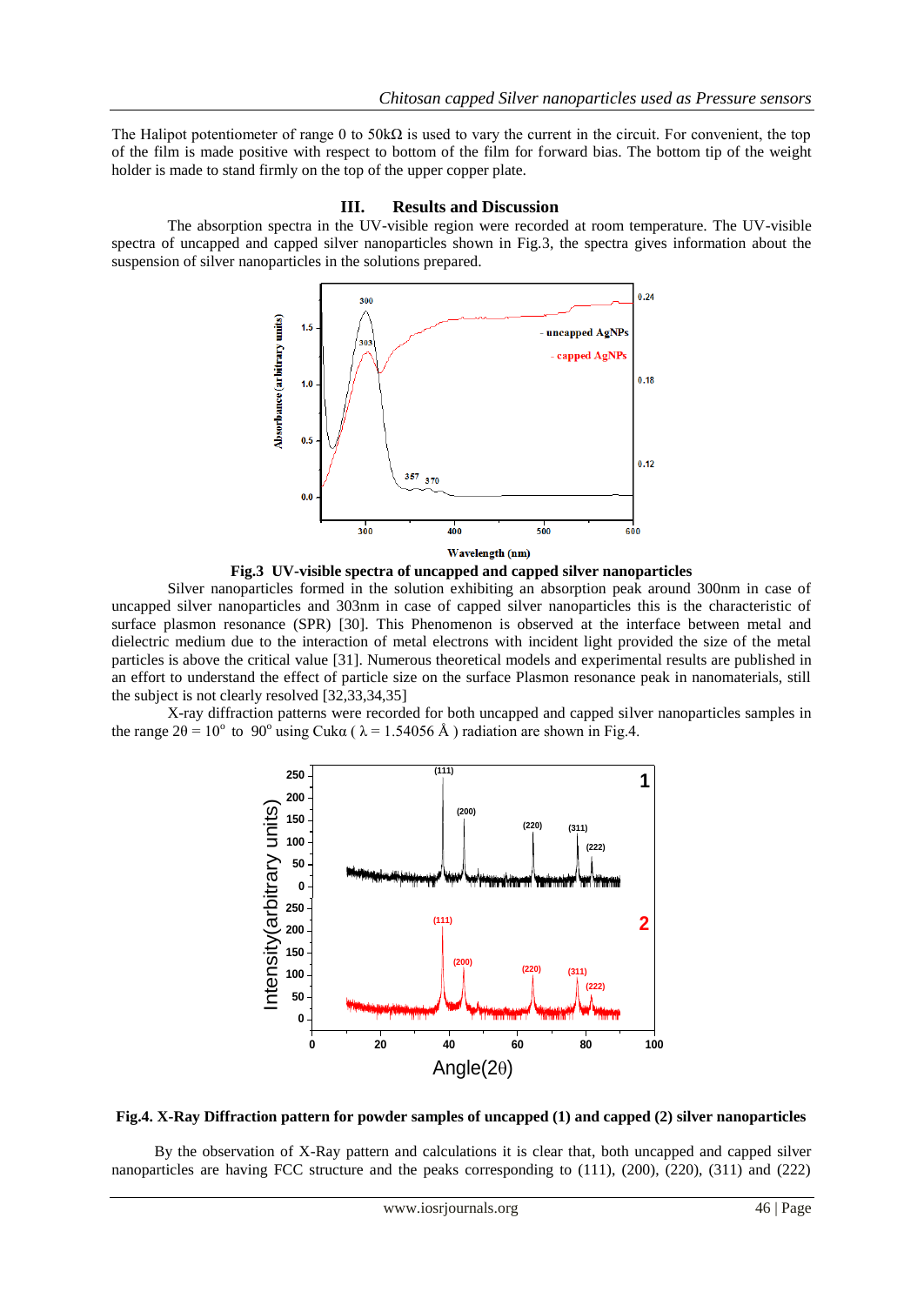Miller indices are clearly observed. The estimated parameters for this phase is  $\mathbf{a} = 4.071 \, \text{\AA}$  that is quite close to the lattice parameter of bulk silver  $\mathbf{a} = 4.086 \, \mathbf{\AA}$ . If we compare the sharpness of the peaks of these two spectra we observe that the peaks are very sharp in case of uncapped silver nanoparticles as compared to capped ones, indicating the size of uncapped silver nanoparticles is high and this is because of absence of chitosan molecules on the surface. In this case the particles merge together. Where as in the case of capped silver nanoparticles due to the presence of chitosan molecules on the surface, particles do not merge together and forms smaller size. Using Scherer formula size of nanoparticles was calculated. The average size (diameter) of uncapped nanoparticles is 34nm and for capped nanoparticles it was 18nm in size. These X-ray diffraction pattern obtained for prepared nanoparticles have given better experimental results with theoretical aspects studied in standard literatures.



**Fig.5 SEM images of uncapped (1) and capped (2) silver nanoparticles**

 Fig.5 shows SEM images of uncapped and capped silver nanoparticles. With the addition of reducing agents in the solvents, after formation of metallic nanoparticles they merge with adjacent nanoparticles and then form a microstructure (coagulation). And after repeated grinding the particles forms again a nanostructure with few particles aggregation in case of uncapped nanoparticles as shown in Fig.5 (1). By observing Fig.5 (2) directly we can say that the particles obtained are nano sized one, and are quite small compared to uncapped particles. Since chitosan molecules acts as a reducing agents in presence of aqueous sodium borohydride (NaBH4), even after drying the chitosan molecules does not allow silver nanoparticles to get merge with each other. Thus in SEM image these particles appear as nano sized ones. Hence we confirm that the capped silver nanoparticles are much smaller in size compared to uncapped silver nanoparticles.



**Fig.6 FTIR spectra of uncapped (1) and capped (2) silver nanoparticles.**

Fig.6 displays the FTIR spectra of uncapped and capped silver nanoparticles. The powder of uncapped Silver nanoparticles shows stretching vibrations of N-O, O-H and N-H peaks at 1633cm<sup>-1</sup>, 2925cm<sup>-1</sup>, and 3428cm<sup>-1</sup> respectively and bending vibrations of N-H is at 1455cm<sup>-1</sup>. That means still some nitrogen atoms are also bind on the surface of nanoparticles even after formation of nanoparticles. And FTIR spectrum for capped silver nanoparticles shows stretching vibrations of C-N, N=O, C=C, O-H and N-H peaks at  $1101 \text{cm}^{-1}$ ,  $1371 \text{cm}^{-1}$ , 1626cm<sup>-1</sup>, 2925cm<sup>-1</sup> and 3428cm<sup>-1</sup> respectively. It indicates that many of chitosan molecules are present on the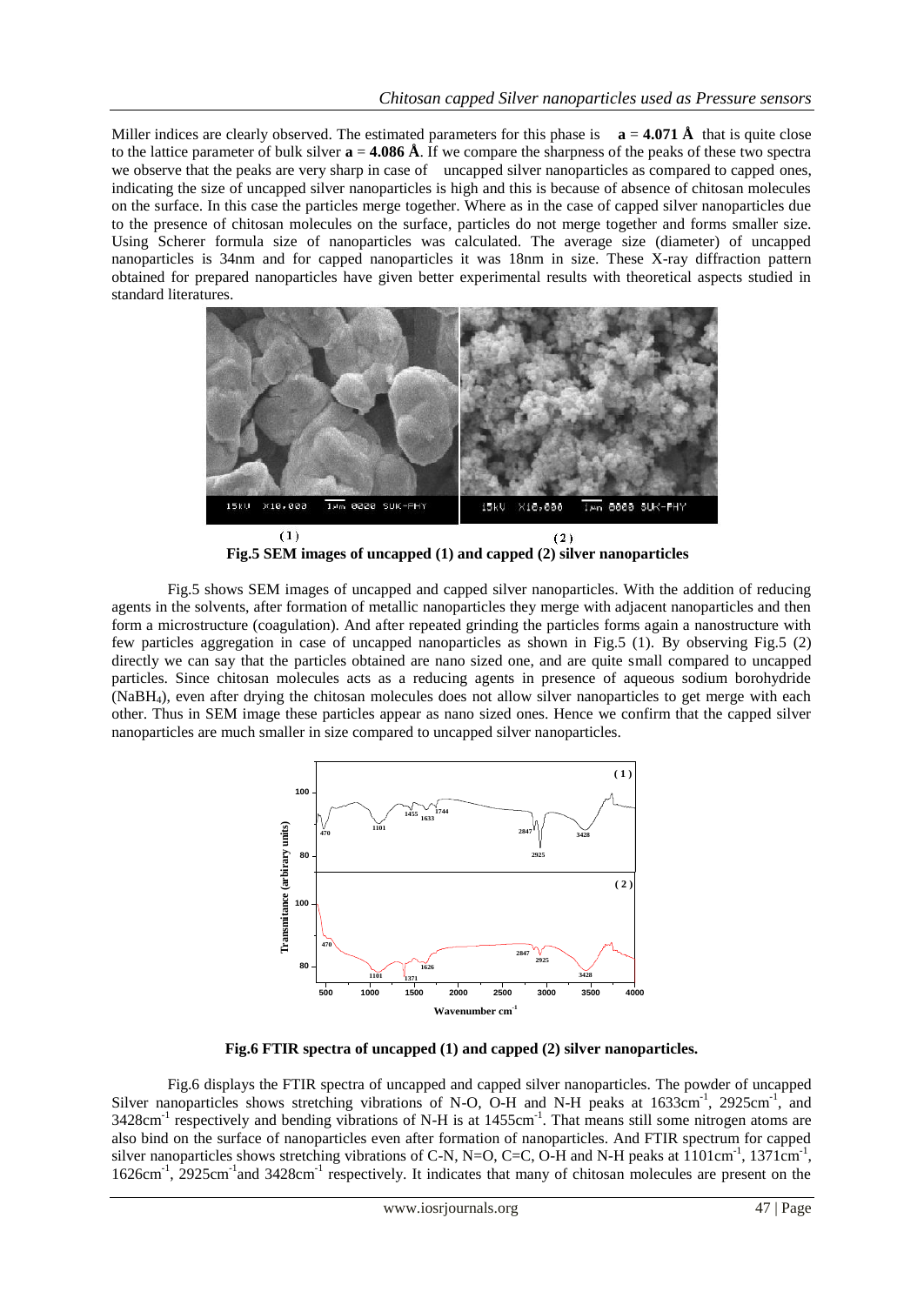surface of Silver nanoparticles even after drying. Due to presence of these chitosan molecules on the surface of silver nanoparticles, the particles will not get merge together. They form much smaller in size comparing to uncapped ones due to this reason only.

If we observe carefully in the region  $1371 \text{ cm}^{-1}$  there is a presence of a strong and extra peak indicating stretching vibration of N=O. This shows chitosan is the best capping agent for silver nanoparticles. Hence the FTIR spectroscopy given the better results to confirm about presence of chitosan molecules on the surface of silver nanoparticles with theoretical considerations.

 To study the charge transport in uncapped and capped silver nanoparticles electrical conductivity measurements were carried using KEITHLEY meters. Observations made by taking I-V characteristics for four different composite films consisting 90 wt.%, 70 wt.%, 60 wt.%, 50 wt.% of capped silver nanoparticles with 10 wt.%, 30 wt.%, 40 wt.%, 50 wt.% of chitosan polymer respectively. I-V characteristics of these compositions are shown in Fig.7 The Fig.7 is the plot for I-V characteristics of capped nanoparticles in logarithmic form.

 Here we can observe in Fig.7 (a) the film consisting highest wt.% of capped silver nanoparticles shows high current. As wt.% of capped silver nanoparticles decreases in the film, the curve shows lesser current. The same experiment was carried for the composite films consisting different wt.% of uncapped silver nanoparticles. In this case we could able to prepare the composite films consisting of 70, 60, and 50 wt% of uncapped silver nanoparticles and 30, 40 and 50 wt% of chitosan polymer. Due to coagulation of more number of uncapped silver nanoparticles in the center of the composite film, the composite film consisting 90 wt.% of uncapped silver nanoparticles and 10 wt.% of chitosan polymer was not taken for electrical measurements. And also this forms inhomogeneity. I-V characteristics of these compositions are shown in Fig.7 (b).



**Fig.7 (a) Plot of current vs. voltage for the composite films consisting of different wt.% capped silver nanoparticles.**



**Fig.7 (b) Plot of current vs. voltage for the composite films consisting of different wt.% of uncapped silver nanoparticles.**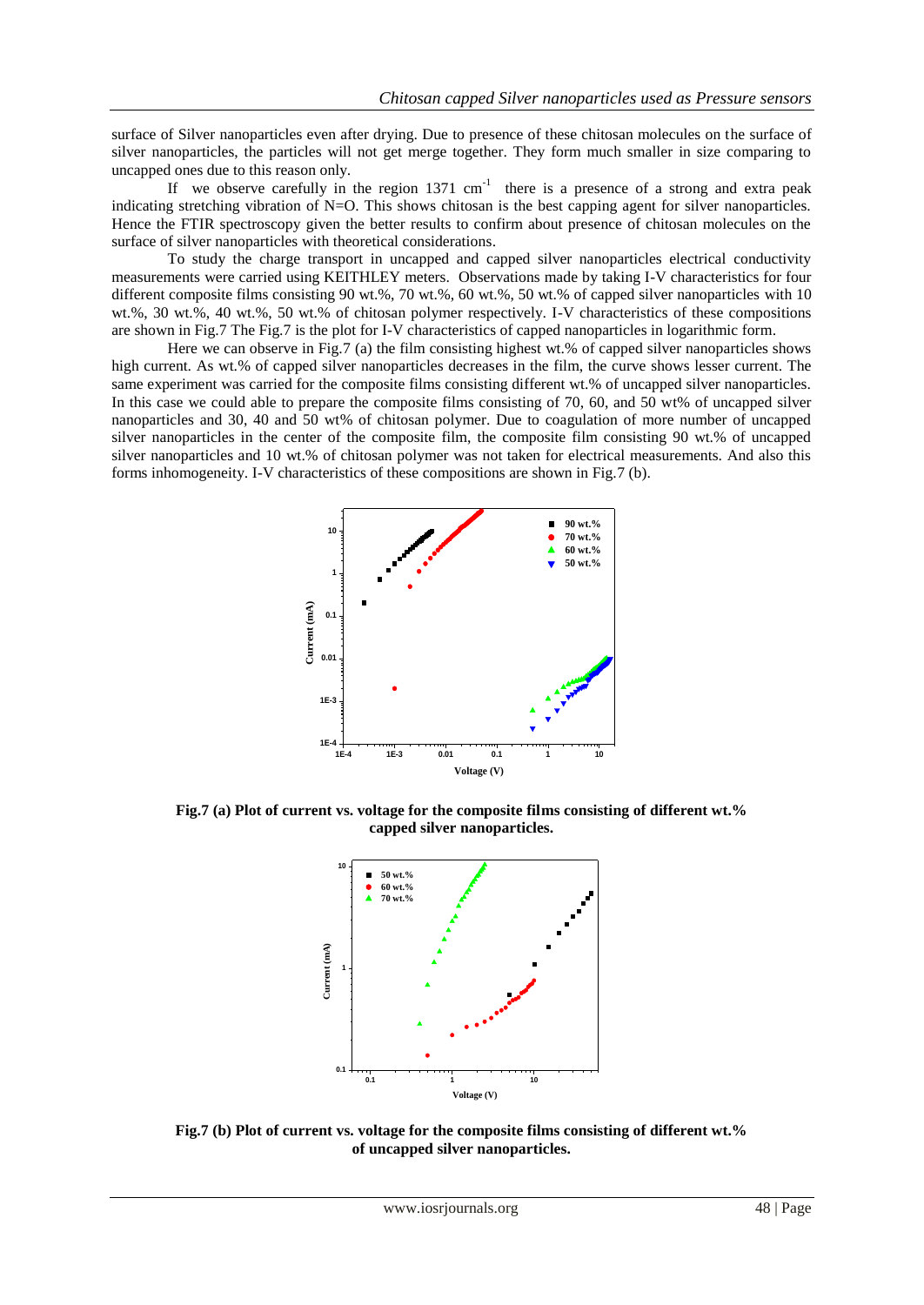Fig.7 (b) is the plot of I-V characteristics for uncapped nanoparticles in logarithmic form. Here also the same thing we can observe as in I-V characteristics of composite films consisting capped silver nanoparticles. In Fig.7 (b) the very first curve shows high current due to the presence of rich uncapped silver nanoparticles in film. As we go for lower weight percentage of uncapped silver nanoparticles in the composite film, the curves shows less current.

 Using these I-V characteristics of uncapped and capped silver nanoparticles we further carried the observations like the plots for conductivity as a function of weight percentages of silver nanoparticles in composite films, conductivity as a function of applied pressure on the composite films and finally comparison between two films was identified for higher conductivity.

 For the composite film consists 90 wt.% of capped silver nanoparticles and 10 wt.% of chitosan polymer conductivity occurred when 2kg load applied is  $3.806 \times 10^{-2}$  mhos.cm<sup>-1</sup> for same load if we go for low weight percentage of capped silver nanoparticles in composite film, we find still lower conductivity i.e., for 70 wt.% of Ag-NPs composite film the conductivity is  $4.6 \times 10^{-3}$  mhos.cm<sup>-1</sup>. Similarly for 60 wt.% and 50 wt.% we get 7.4 $\times$ 10<sup>-9</sup> mhos.cm<sup>-1</sup> and 7.301 $\times$ 10<sup>-9</sup> mhos.cm<sup>-1</sup> respectively indicating that there will be a decrease in conductivity as decrease in weight percentage of capped Ag-NPs in composite film.

Fig.8 (a) shows there is an increase in conductivity as weight percentage of capped AgNPs increases in the composite film as discussed above. It is also observed that, there will be occurrence of decrease in conductivity as we go for lower load (pressure applied). If we plot the graph of conductivity vs. weight percentage of uncapped silver nanoparticles it is observed that there is high conductivity for higher weight percentage of uncapped silver nanoparticles in composite film and as we go for lower weight percentage of silver nanoparticles in composite films. Here below Fig.8 (b) shows the plot for conductivity vs. weight percentage of silver nanoparticles in composite film.



**Fig.8 (a) conductivity vs. wt.% of capped Ag NPs in composite film.**



**Fig.8 (b) conductivity vs. wt.% of uncapped Ag NPs in composite film.**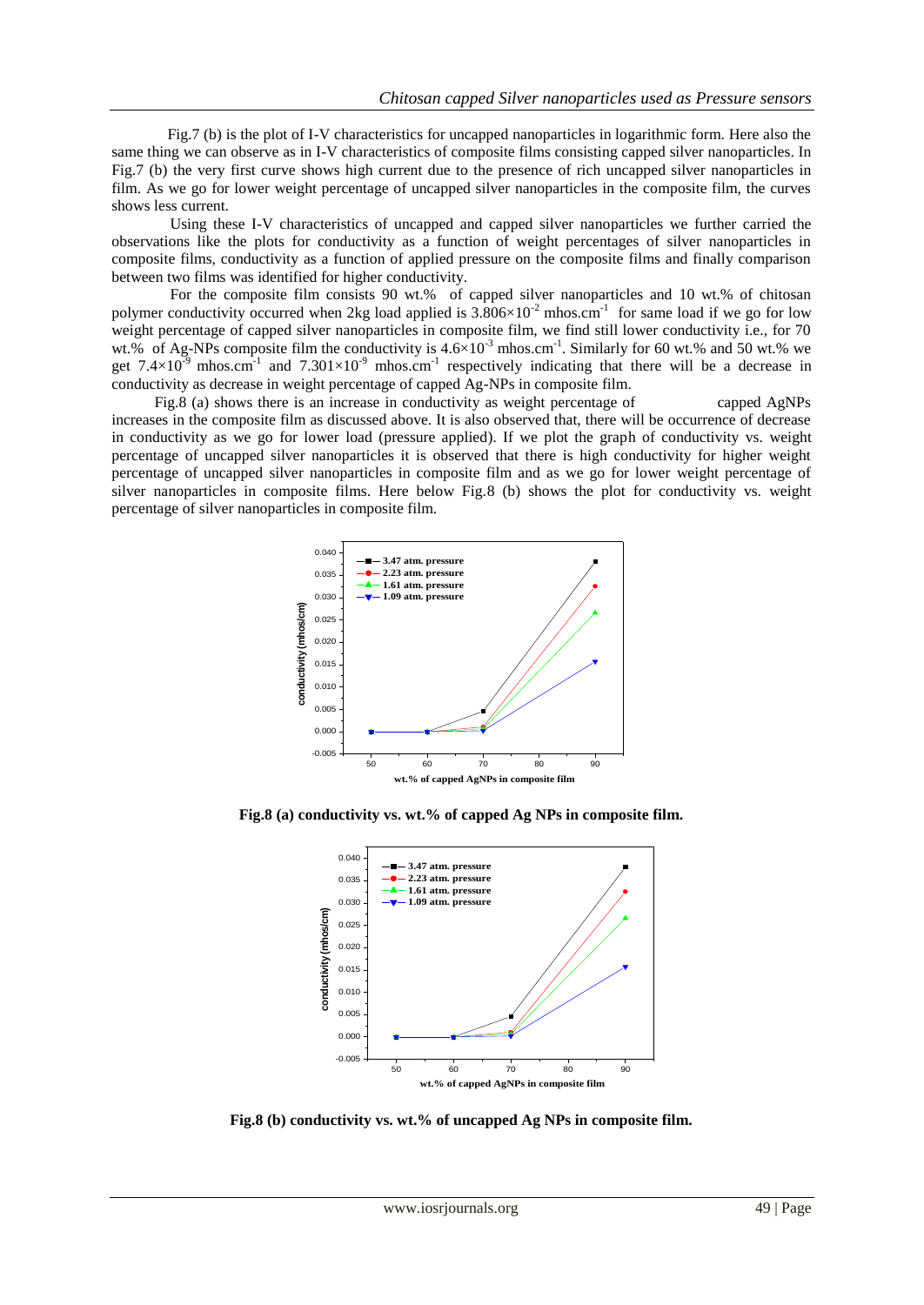In the Fig.8 (b) we can also observe that there is increase in conductivity as pressure applied increases by considering plots we planned to plot the `graphs for conductivity as a function of pressure applied in both cases of uncapped and capped silver nanoparticles.

 Fig.9 (a) shows the plot for conductivity against applied pressure on the composite film consisting of capped silver nanoparticles.



**Fig.9 (a) conductivity vs. applied pressure [capped AgNPs]**



**Fig.9 (b) conductivity vs. applied pressure [uncapped AgNPs]**

Here we observe the pressure dependent conductivity in case of capped silver nanoparticles, conductivity decreases with respect to applied pressure. The same results obtained in case of the composite films containing uncapped silver nanoparticles. The Fig.9 (b) shows the plot for conductivity vs. applied pressure. The top curve corresponding to the composite film consisting 70 wt.% of uncapped silver nanoparticles showing high conductivity. And conductivity decreases as concentration of uncapped silver nanoparticles decreases in composite film. With considering above results we plotted the graph of conductivity against percentage of nanoparticles in composite film.

 The Fig.10 gives the comparison between two composite films consisting capped and uncapped silver nanoparticles separately.



 **Fig.10. Conductivity vs. Wt.% of AgNPs in composite film**